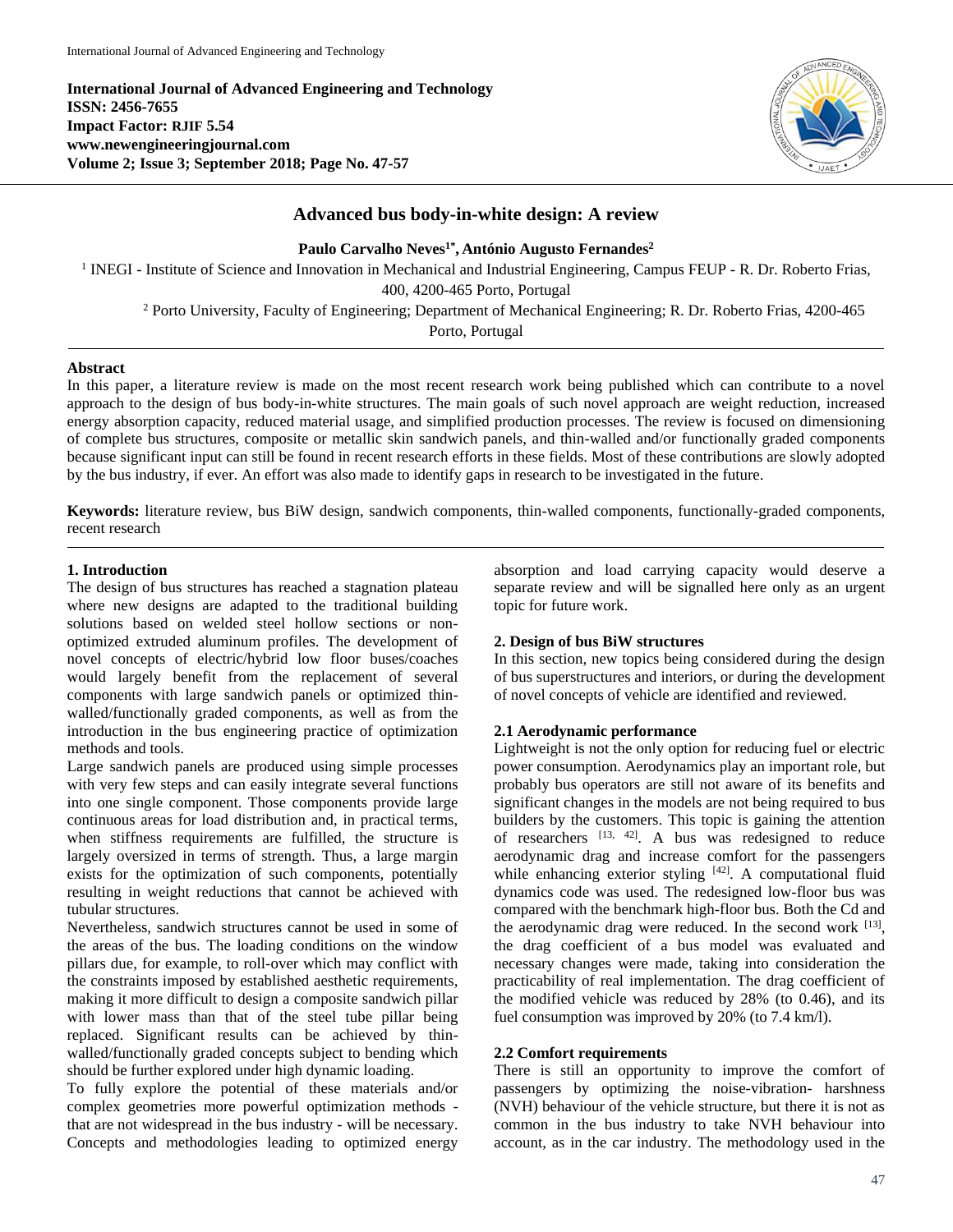study focused on cars' NVH [15] could easily be applied to buses. The wall thickness values of 20 parts of the vehicle were allowed to be changed in order to optimise its NVH behaviour. Better results were obtained when both vibration and stiffness objectives were considered simultaneously in the optimization. The authors studied the vehicle's body bending, torsional, lateral and longitudinal stiffness and vibration.

#### **2.3 Safety requirements**

Conformance to UNECE Regulation n.o 66 (R66)<sup>[6]</sup> prevents the passengers from being smashed by a crushing superstructure. However, satisfying R66 is not sufficient to avoid all fatalities and serious injuries in a roll-over accident. Even if the passengers seating by window on the impacted side have correctly fastened their seatbelts, they can impact their heads severely against the superstructure or glazing. Any unfastened passenger will be projected and impact at high speed any element in the interior of the bus or other passengers. All fastened passengers will be suspended head down after the vehicle comes to a rest, in the rather common case of the vehicle being turned roof down. Lateral protection in the case of bus roll-over needs to be studied. The dynamic response of the superstructure should not only satisfy R66, but should also impose acceptable maximum speed and acceleration on the passengers. This is specially relevant when new materials are used, such as composites. In the case of window pillars, thin-walled and/or functionally graded tubes may prove useful, when optimized to achieve this important goal.

The safety improvement provided by additional cushioning in the area a passenger will hit during a frontal crash was studied [36]. It consists of a piece of cushioning fixed to rear part of the seat back just in front of the passenger being protected. The use of such component is interesting, given the high cost of providing an air-bag for each passenger seat in a bus.

In bus structures made using metallic tubular and extruded profiles, connection nodes are critical with respect to deformation, strength, failure mechanisms and fatigue. A new aluminum alloy component to connect beams by mechanical fastening was optimized, taking torsion, bending, turning and breaking into consideration  $[28]$ . The weight of the optimised component was reduced to 0.175 kg (18%), while improving its strength and stiffness. A similar component was studied [14] and maximum stress in the bus structure was reduced by 43.5% while increasing its first natural frequency from 22.80 Hz to  $26.11$  Hz. In both cases  $[14, 28]$ , it was observed that improved fatigue was achieved because maximum stresses in the structure were reduced.

Similar studies have been carried out  $[8]$ , studying the fatigue in a truck's cabin in order to predict its durability. Finite element analyses of the cabin were made considering torsional cyclic load at the rear mounts (fixed boundary conditions applied to the front mounts).

Electric drive imposes specific requirements to the bus structure. First of all, mass distribution is radically changed because charging systems, batteries, electronics and motors are very heavy and are often placed in unfavourable locations (namely, on the roof) due to operational reasons resulting from industry options, specially in Europe where a clear option was made for charging systems to be placed on the

roof. This results in more severe loading of the structure for most of the load cases. Second, explosion, electric shock and other hazards require modifications to the structure in order to efficiently protect the occupants of the vehicle.

A safety control strategy has been proposed for electric vehicles subjected to side impact accidents  $[46]$ . The strategy aims at reducing risks originated by the battery system by automatically breaking the electrical circuits. An impact signal is identified as a result of the two algorithms constantly monitoring the acceleration of the vehicle change and the integral of absolute values of acceleration. The signal is also used to assess the severity of the accident. The reliability of the first algorithm was then studied for other accident scenarios.

A structural subsystem of an electric vehicle, posing substantial safety risk during collision was studied [35]. It was observed that plastic strain was low and would occur in certain locations. In the study, strain rates were taken into consideration (values of 50<sup>-s</sup> were found) both with and without hardening. The influence of welding on the mechanical response of the materials was correlated to the results of welded coupons.

Understanding and predicting fracture of lithium-ion battery packs, caused by impact with ground is crucial when designing an electric car [50]. When electrodes' coatings are fractured, conditions are met to maintain an electric short circuit that may be induced by the failure of the separator. Given current computational limitations, modelling the integrated battery pack is impracticable and the authors used three different models to assess the effect of mesh size. They noted that high strength aluminum alloys or steels would increase the allowable force, although the sharp crack edges may damage the electric cells.

## **2.4 Weight reduction requirements**

In the design of buses, structural and fatigue requirements must be achieved while reducing the mass of the vehicle, to ensure energy efficiency, safety and comfort to the passengers. Among several research efforts, using traditional approaches, it was possible to find the proposal for a new methodology to minimize the mass, by optimizing the wall thickness of the beams [33]. According to the authors, the mass of the final optimized model is 1.33 % less than the baseline, the first torsion frequency has increased by 1.66 % to 6.05 Hz, the first bending frequency by 1.43 % to 8.906 Hz and the torsion is increased 1.7 %, whereas the bending frequency is almost the same for the two models. The deformations have decreased by 2.2 % for the combined turning with braking case and by 3.56 % for the torsion case.

## **2.5 Tanks**

In a transition period, when electrification of bus fleets is gaining momentum, efforts are being made to replace metal with plastic in the production of fuel tanks  $[43]$ . These authors performed a static and dynamic analysis to compare the performance of both types of tanks. The interest of this work remains because several fluids, other than fuel, need to be stored in electric vehicles and plastic tanks might prove to be more adequate. Three important reasons are that plastic tanks contribute for weight reduction and, unlike steel, are less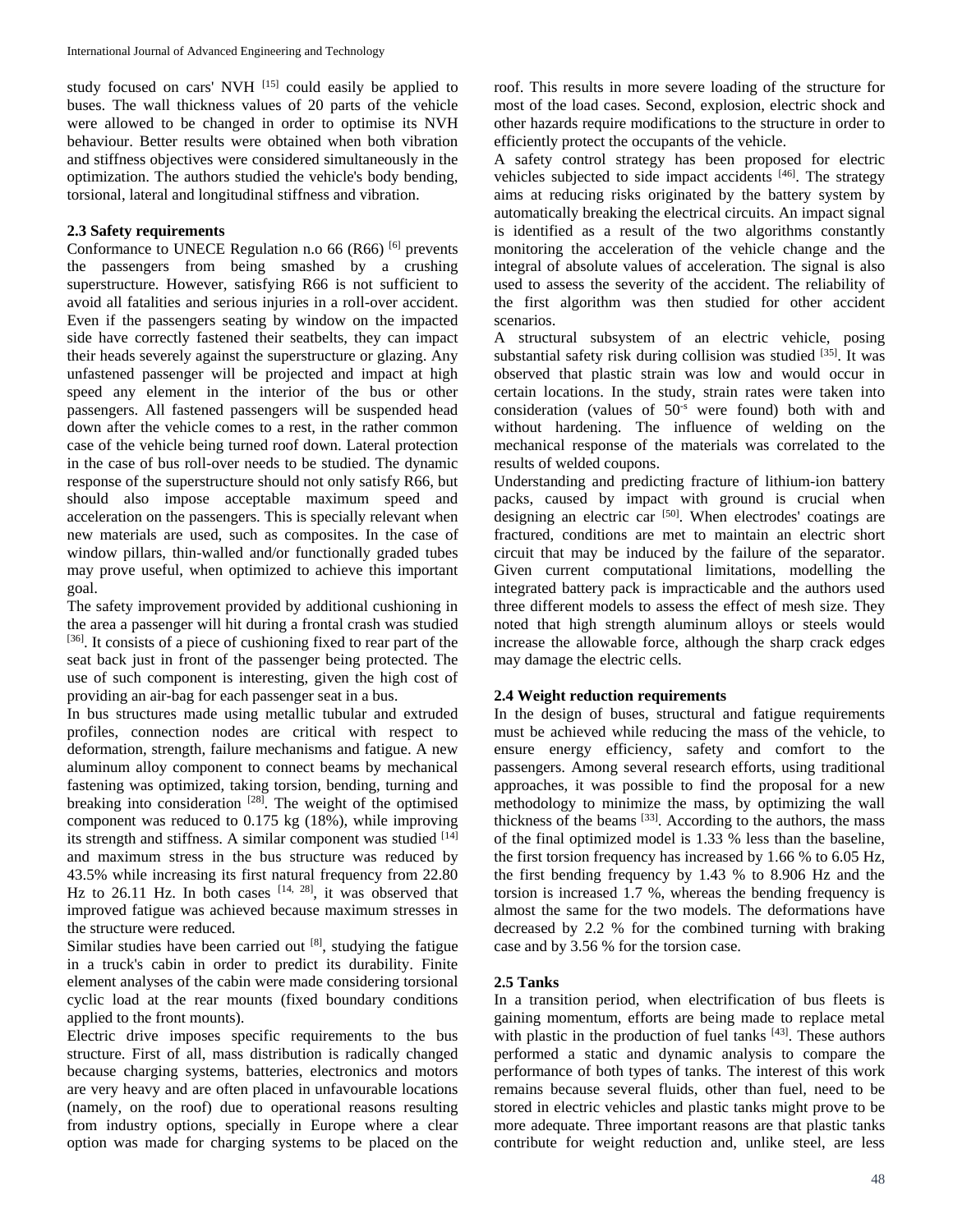prone to environment induced corrosion and can be in direct contact with carbon fibre composites without suffering galvanic corrosion.

## **2.6 Experimental validation**

Numerical methods are currently used in the design of bus structures, reducing the cost associated with development because the production of prototypes and experimental testing is significantly reduced when it is not totally avoided. However, model and analysis validation are necessary and a prototype test is mandatory. Although the demonstration of results made using a full-scale section or prototype bus may seem more reliable, experimental testing and validation using scaled structures may be more cost-effective without losing rigour. The torsion stiffness and natural vibration frequency of the structure of a 1:2 scale bus - which was manufactured for that purpose - was studied  $[11]$  and the dimensional analysis was validated for both static and dynamic scenarios. Authors have found that the torsional stiffness of the prototype is eight times that of the full-scale benchmark bus, the natural frequencies of the prototype were predicted to be half of those found for the benchmark bus and the roll-over limit for the prototype bus was exactly the same as the one for the fullscale bus. Also, the proposed dimensional analysis has also been applied to roll-over threshold estimation.

# **3. Sandwich components**

Sandwich structures with composite skins are not frequently used is bus structures, although they are recognised as a lightweight, load-bearing solution. Possible explanations are lack of attention towards the decreasing price of carbon fibres, and not accounting for the cost savings made possible by integrating several components into a single one, and producing these components using a less complex, faster processes.

On the structural perspective, sandwiches can easily be optimized and provide large continuous areas for stress distribution, which is particularly important because several different load cases with large uncertainties are considered in their design.

There have been some attempts to develop new bus BiW concepts based on composite sandwich technology namely within European Union funded projects. In Litebus [18], a novel concept of coach superstructure was developed, using composite materials (sandwich structures). A prototype section was built using a tubular steel chassis and the proposed superstructure. The section was roll-over tested according to R66<sup>[9, 20, 21, 24, 25, 27]</sup>. HCV<sup>[12]</sup> aimed at reducing the weight of an existing Volvo Truck hybrid bus. The rear module was redesigned: the chassis was modified and all structural elements and panels of superstructure in the module were replaced with one single component - a sandwich structure produced in a one-step vacuum infusion operation. This component supports a significant part of the load imposed by the power train, and all the load imposed by the exhaust system, three seating passengers and ancillary systems placed in the roof of the module. The new module provides the same stiffness, while weighting less 380kg. Overall, the weight of the vehicle was reduced by 900kg (the original vehicle weighted 18 ton). Before the end of the project, the

prototype vehicle ran more than 1000km in a test circuit, without exhibiting any structural problems  $[10, 22, 23, 26]$ .

These two projects demonstrated the potential of reducing the weight of vehicles, by using composite sandwich components, while simultaneously simplifying the production of vehicles with comparable structural stiffness and acceptable strength. It also made clear that some areas are not appropriate to be replaced with composite sandwiches. In particular, the dominant design in current buses use large glazing areas in the windows with impact on the dimensions of window pillars' sections, strongly limiting the capacity to absorb energy during a roll-over event. Direct mounting of suspension onto sandwich panels is another example of inefficient solution, although a hybrid approach could result in substantial reduction of weight in the wheel wells and suspension arms. In Litebus, fibre Bragg grating sensors were embedded in components and successfully used to monitor deformation and failure during component testing and prototype bus section roll-over test.

One concern when dimensioning the sandwich is failure assessment in the composite skins, in the core, and in the adhesion areas between the two. When using sandwich components, it might be necessary to use embedded metallic parts to allow mechanical fastening, in areas and/or conditions where bonding is not possible or adequate. The tensile strength of embedded parts was studied  $[45]$ . Authors focused on three different reinforcement strategies: adding fibre reinforced composites in the bonding areas, varying the roughness of the embedded parts, and modifying the height of the bonding area.

According to the authors, better strengthening was obtained by adding an aramid fiber composite to the embedded part, in an asymmetric arrangement. Results were improved when increasing bonding height.

Studies of the impact behaviour of sandwich structures [4, 30, 34] are relevant for the design of bus structures. In particular, metal foams are adequate for absorbing large amounts of impact energy and are candidates for the cores of sandwich components being imposed higher loads. The ranges of impact energy levels in the two works using non-metallic cores  $[4, 34]$ do not include any of the expected loading scenarios imposed to pillars during roll over. A pillar 50 mm wide beam should withstand approximately 10 kJ (when fixed in on end and subject to loading in the other end) during such an event and extrapolations cannot be made for two to three orders of magnitude. All the same, many other subsystems of the bus structure would benefit from this advances.

A novel type of sandwich beam, inspired in the shape of the head of the woodpecker was proposed and compared with a conventional composite sandwich beam [34]. Its skins are made of carbon fiber laminates, and the core is made of rubber and aluminum honeycomb. Experimental and numerical comparative studies were undertaken at three different levels of impact energy. According to the authors, bio-inspired beams were superior relative to their counterparts. They all exhibited lower stress, lower deformation, and smaller damage extent, although higher values of maximum impact force were measured. Put in terms of impact resistance efficiency, the proposed beams proved to be 2.7 to 5.7 times more efficient than their conventional counterparts. This solution may prove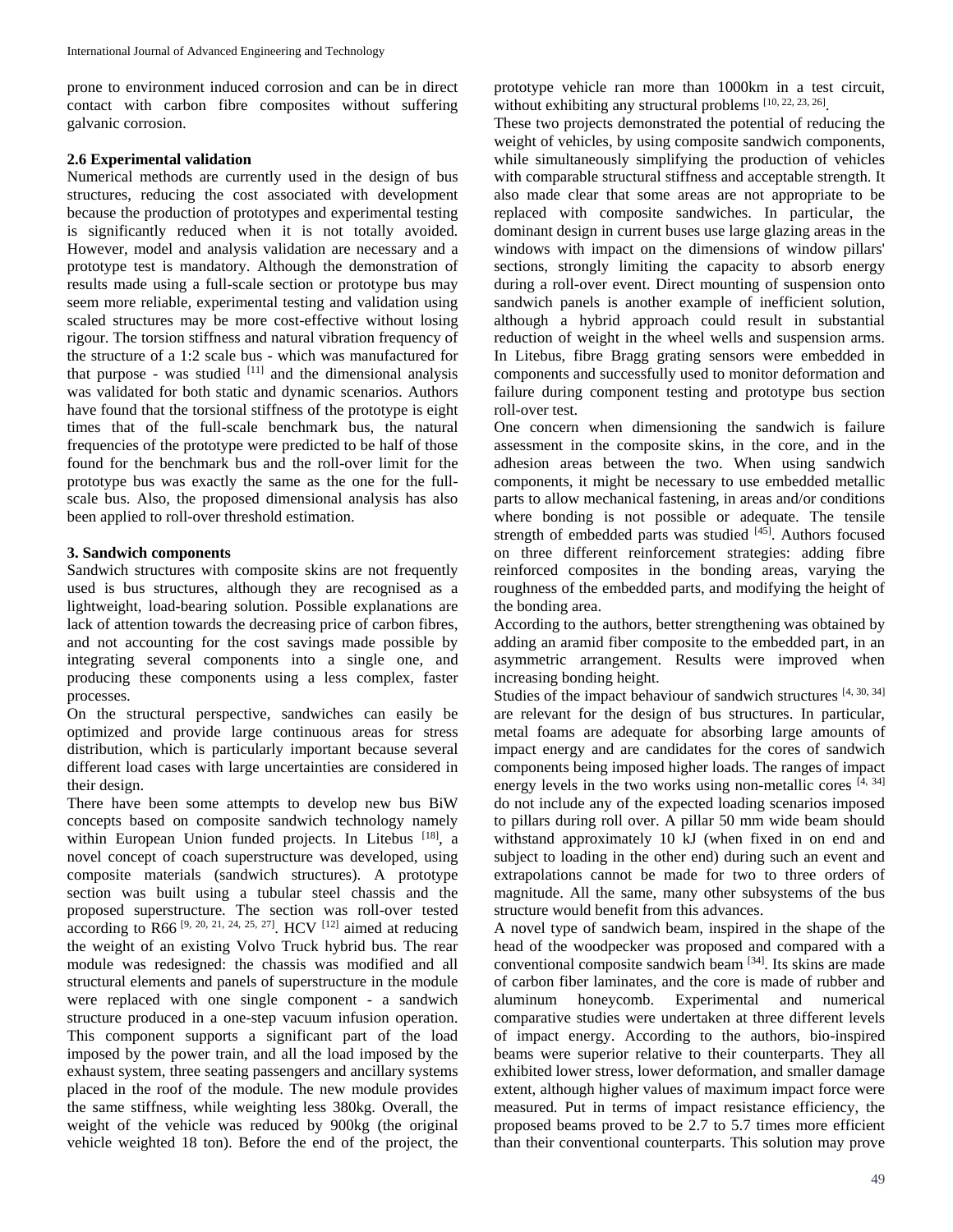ideal for local reinforcements only since the small increase of sandwich density reported may correspond to significant added weight if the proposed architecture is extensively used in the roof or in the lateral panels of a bus.

Several sandwich beams were experimentally studied to understand their response when subjected to low velocity impact bending [4]. In all beams, the core was made of expanded polystyrene foam core, the skins were made of aluminum, which were adhesively bonded to the core. Four factors were considered in the test programme: foam density, foam thickness, plate thickness, and impact energy.

Sandwich beams with cores made of metal foam have been studied [30]. Authors developed a theoretical procedure to predict the dynamic response of this type of beams. The procedure combines local denting and global deformation, and takes inertia into consideration. Good agreement with the finite element computations was observed, although the use of the developed analytical model is limited to the cases where local denting can have a significant effect on the global deformation.

#### **4. Thin-walled components**

Most traditional bus structures are built using uniform thickness tubes. Optimization will seek to decrease the wall thickness in order to decrease the weight of metallic hollow sections \cite{Jain2014} and studies concerning thin-walled components are very relevant to bus BiW design. In most cases, the walls' thickness or the in-fill density are also functionally-graded, but functional grading and the combination of functional grading with thin-wall specifics will be treated in Section 5. It is observed that most of the works treated in the present section (concerning solely hollow thinwalled components) are focused on axially compressed components, either in quasi-static conditions [5, 31, 41, 44, 49, 52, 54] or in dynamic conditions  $\begin{bmatrix} 1, & 19, & 29, & 32, & 37, & 49, & 57 \end{bmatrix}$ . These are primarily relevant to bus frontal crash design and will play a secondary role in roll-over design. Few works focus on lateral (impact) loading  $[40, 55]$ , meaning that further investigation is necessary to satisfy the needs of roll-over design.

An alternative approach to improve the crashworthiness properties of beam elements is to fill them with foams. Two strategies were recently reported  $[5, 55]$ . An aluminum extrusion, with circular cross-section inscribing a star-shaped reinforcement core has been investigated \cite{CostasM2016} (Figure 1). This core consists of a hexagonal, independent component formed by three composite laminates cut and disposed to form a six ray star cross-section. The foam fills the prismatic inter-ray spaces, to complete the hexagonal prism, thus leaving a gap between this inner component and the outer aluminum tube. Authors concluded that the composite laminates are the only elements significantly interacting with the extruded tube, and, because the foam is confined by the composite laminates, their capacity to absorb energy is significantly increased. This reinforced extrusion absorbed 100% more energy than an empty extrusion. Its specific energy absorption was reduced by approximately 15% (which means that its weight is approximately 2.35 times higher) and the crush force efficiency (CFE) was doubled.

Nine different (aluminum-)foam-filled multi-cell structures have been studied [55] (Figure 2). Authors have found that sections with 2, 3 and 9 cells are the three best performing. The crashworthiness of these three types of thin-walled structure was optimized aiming at maximizing the SEA and minimizing the value of peak impact force. The configuration with 9 cells proved to perform better than those with 2 and 3 cells. Comparison between empty and foam filled was made only for validation (for the uni-cell, FMTS1, case).



Fig 1: Source adapted from [5].



Fig 2: Source adapted from [55].

Thin-walled hollow components can be produced by extrusion and are thus the first option to obtain metallic beams. Studies of metallic thin-walled hollow components, produced by extrusion, are reported in the literature. Similar profiles could be produced using composite materials by pultrusion or by closed moulding if a removable temporary core is provided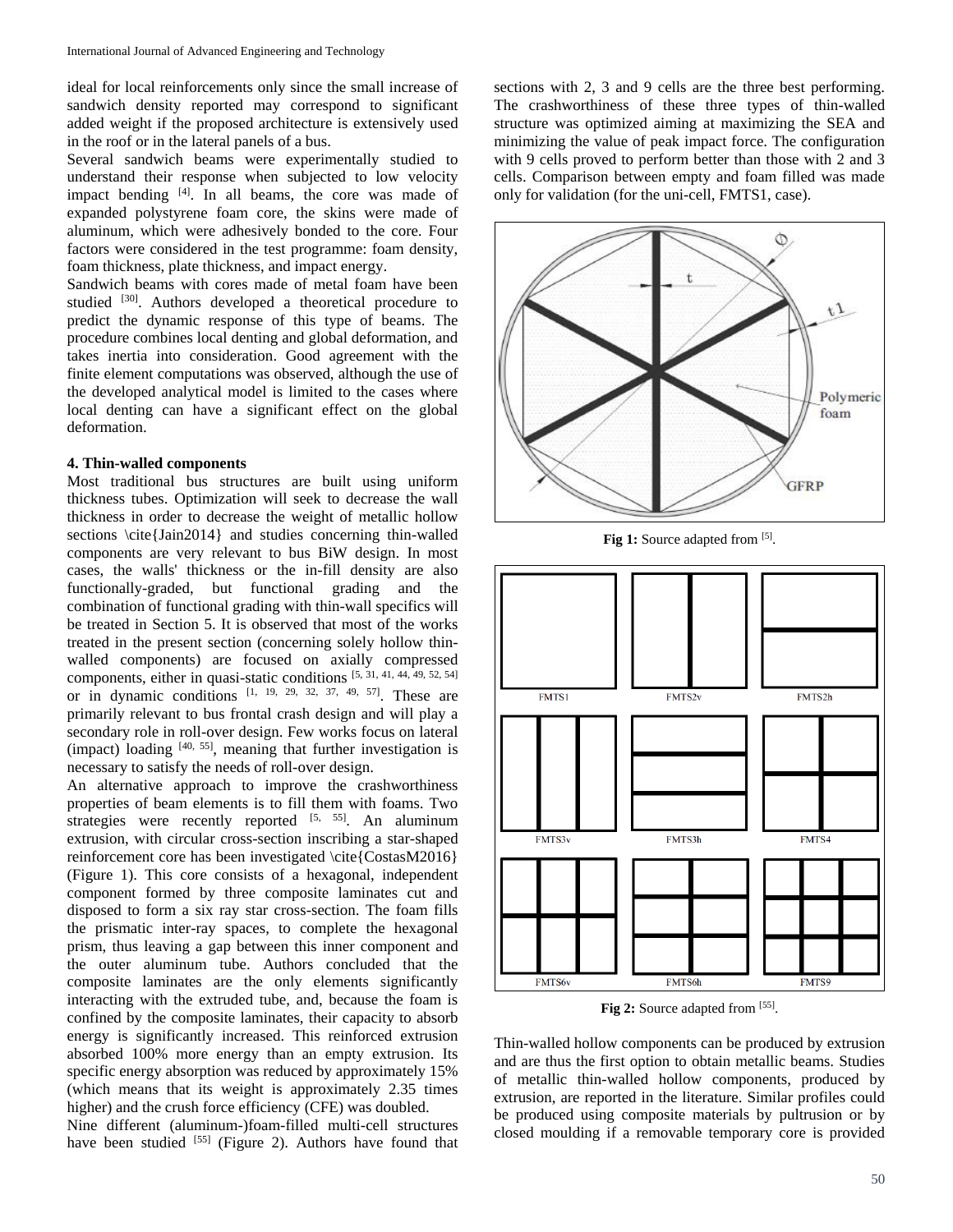(inflated or using a material that can be melted and drained out). In both cases, sufficient freedom exists to obtain complex cross sections. A wide variety of cross-sections were

studied. A summary is presented in Table 1, where all images are adapted from the respective original paper, which referenced in column 3.

**Table 1:** Summary of cross-sections

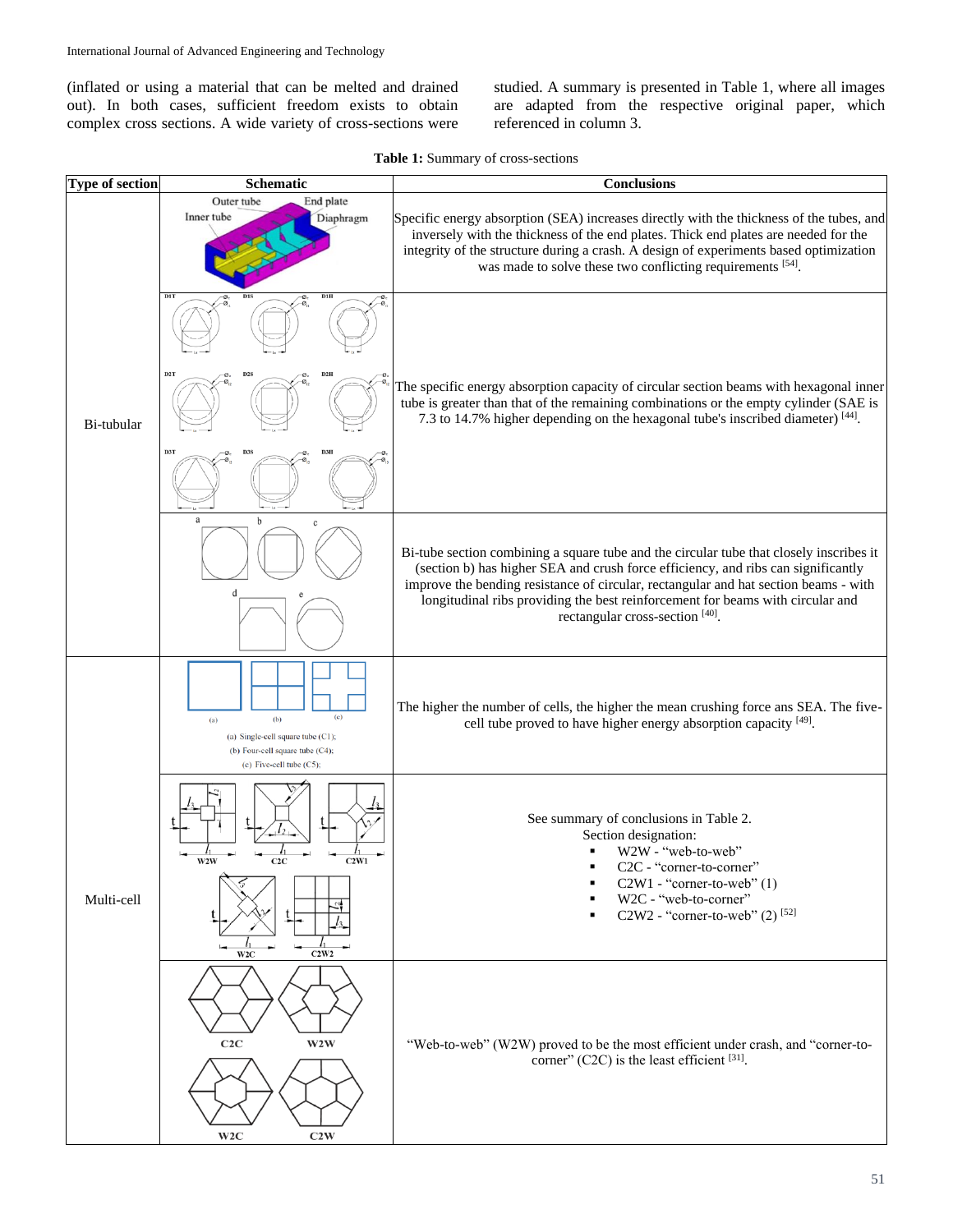| <b>Table 1:</b> Summary of cross-sections (Continued) |  |  |  |  |  |
|-------------------------------------------------------|--|--|--|--|--|
|-------------------------------------------------------|--|--|--|--|--|

| Type of section                      | Schematic                                 | <b>Conclusions</b>                                                                                                                                                                                                                                                                                                                                                                                                                                                                                   |
|--------------------------------------|-------------------------------------------|------------------------------------------------------------------------------------------------------------------------------------------------------------------------------------------------------------------------------------------------------------------------------------------------------------------------------------------------------------------------------------------------------------------------------------------------------------------------------------------------------|
| Pentagon and cross shaped            | $\mathbf{a}$                              | Increased absorption of energy in cross tubes (up to 92% more) and pentagon<br>tubes (up to 60% more) when compared rectangular tube with equivalent wall<br>area and material. The authors identified tearing problems, which they attributed<br>to the properties of the alloy and the heat treatment it was subjected to [1].                                                                                                                                                                     |
| Multi-cornered<br>(up to 12 corners) | Square<br>Hexagon<br>12 Edge              | The 12-edge section crush absorbers proved to be significantly better in terms of<br>SEA, dash intrusion and maximum occupant's chest deceleration than the base<br>line design (a square section). See the summary of results in Table 3 <sup>[32]</sup> .                                                                                                                                                                                                                                          |
| Star-shaped                          | P12<br><b>PSP08</b><br>PSP12<br>PSPO      | The SEA of an star-shaped tube is slightly better than that of a polygonal tube. A<br>new design combining the characteristics of both cross-sections is proposed,<br>which exhibits 40% higher SEA capacity [19].                                                                                                                                                                                                                                                                                   |
| Square and criss-cross               | (a) SQT<br>(b) CCT_STR<br>$(c)$ CCT $S$ . | Geometric parameters significantly affect crashworthiness of tubes with criss-<br>cross sections. Section defined with splines surpass those defined with straight<br>lines, if both have the same weight. Parametrized criss-cross sections were<br>optimized aiming at simultaneously increasing SEA and reducing the maximum<br>force. The results of the optimization indicate that sections defined with splines,<br>with reasonable geometric parameters, exhibit an excess SEA of 11.1% [37]. |

|  | Table 2: Summary of conclusions in [52] |  |  |  |  |
|--|-----------------------------------------|--|--|--|--|
|--|-----------------------------------------|--|--|--|--|

| Side lengths                                      | <b>Conclusions</b><br>(For the same configuration)                                                                                                                |  |  |
|---------------------------------------------------|-------------------------------------------------------------------------------------------------------------------------------------------------------------------|--|--|
|                                                   | <b>SAE</b> decreases<br>٠                                                                                                                                         |  |  |
| Increasing $l_1$                                  | SEA is more sensitive to variations of $l_1$<br>$\blacksquare$                                                                                                    |  |  |
|                                                   | F <sub>avg</sub> increases<br>٠                                                                                                                                   |  |  |
|                                                   | $Fmax$ increases<br>$\blacksquare$                                                                                                                                |  |  |
| Increasing $l_2$                                  | W2W, C2W1 and C2W2: SAE decreases<br>٠                                                                                                                            |  |  |
|                                                   | C <sub>2</sub> C and W <sub>2</sub> C: SAE increases<br>٠                                                                                                         |  |  |
|                                                   | $F_{\text{avg}}$ increases<br>$\blacksquare$                                                                                                                      |  |  |
|                                                   | $F_{\text{max}}$ unaltered<br>$\blacksquare$                                                                                                                      |  |  |
| Results (For the same values of $l_1$ and $l_2$ ) | Sections (Decreasing order of performance)                                                                                                                        |  |  |
| Specific energy absorption                        | C2W2, W2W, C2W1, C2C, and W2C                                                                                                                                     |  |  |
| Maximum initial peak force                        | C <sub>2</sub> W <sub>2</sub> , W <sub>2</sub> C <sub>1</sub> , C <sub>2</sub> C <sub>1</sub> , W <sub>2</sub> W <sub>1</sub> , and C <sub>2</sub> W <sub>1</sub> |  |  |
| Absorbed kinetic energy                           | C2W2, W2W, [W2C and C2W1], and C2C                                                                                                                                |  |  |
| F <sub>max</sub>                                  | C <sub>2</sub> W <sub>2</sub> provided the greatest value                                                                                                         |  |  |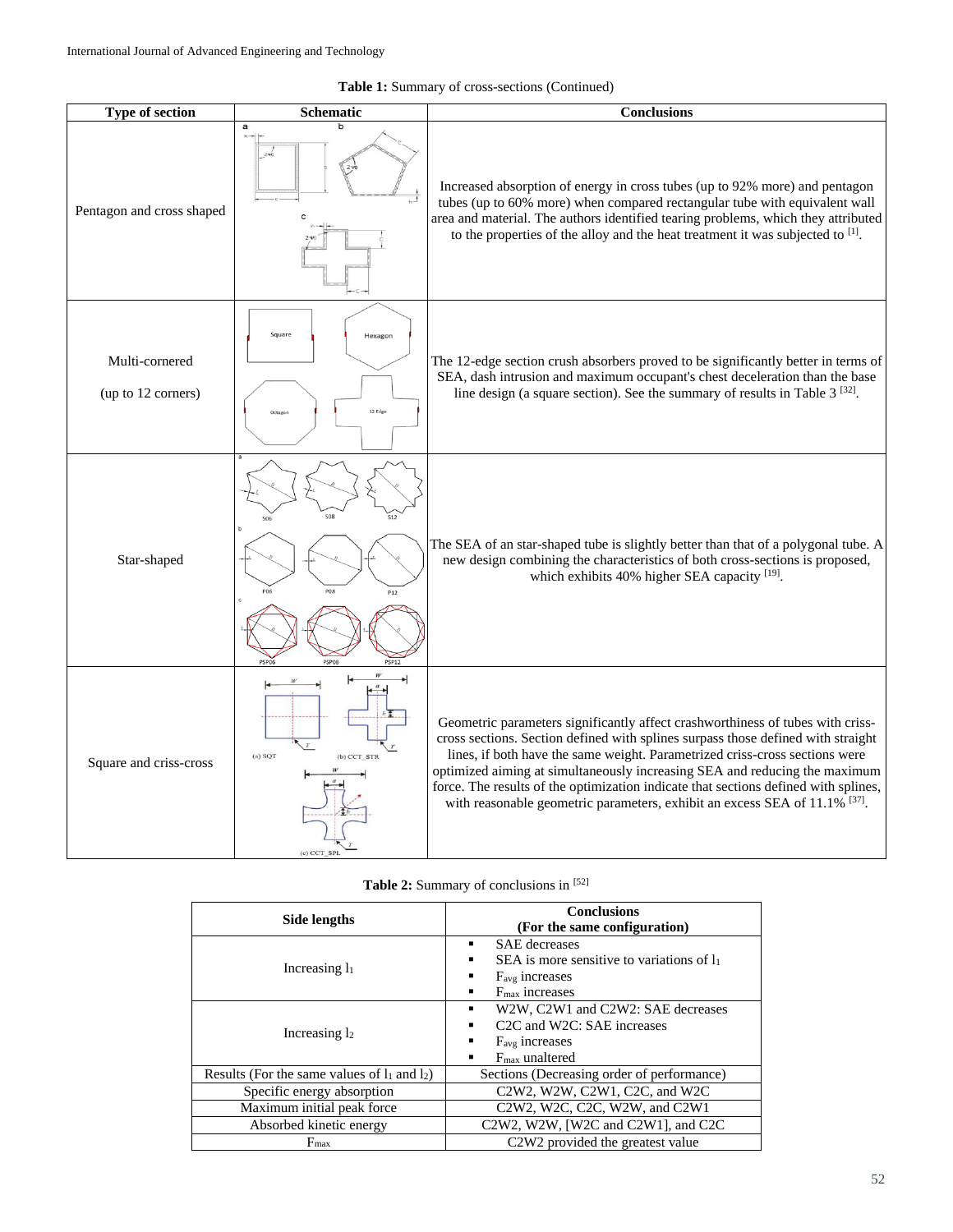Table 3: Summary of results in [32]

|                                                      |       | <b>SAE</b>   Dash intrusion | <b>Peak deceleration</b> |                                    |
|------------------------------------------------------|-------|-----------------------------|--------------------------|------------------------------------|
| $\left \frac{\text{Section}}{\text{[kJ/kg]}}\right $ |       | lmm l                       |                          | [g] $0 - 25$ ms   [g] $25 - 90$ ms |
| Square                                               | 12.34 | .8.0                        | 43                       | 43                                 |
| 12-edge $\vert$ 20.21                                |       | 3.8                         | 49                       | 38                                 |

Some modifications along the length of the component were also studied. The types of modifications are presented in Table 4, where all images are adapted from the respective original paper, which referenced in column 2.

**Table 4:** Modifications along the length of the component



# **Tapered tubes** [41]

Tapered tubes cannot be produced by extrusion and pultrusion because of their conical shape, but are commonly used as absorbers. Authors studied the effect of introducing lateral circular cut-outs on crash performances. Optimum values of the wall thickness, taper angle, diameter and numbers of cutouts, in both the horizontal and vertical directions were sought in order to maximize CFE and SEA. Authors found that, when compared with the respective counterparts without any cutout, the configurations of tubes with lateral circular cut-outs optimised for CFE are 27.4% more efficient and those optimised for SEA are 26.4% more efficient. In multiobjective optimization, providing a compromise between CFE and SEA, CFE dominates the behaviour of composite objective function.

## **Sinusoidal patterns [29]**

The authors concluded that the circular tubes with sinusoidal patterns have higher energy absorption capacity in axial impact than square tubes, although they have different collapse modes. The pattern formation needed to be modified and optimized and a new set of patterns was proposed. Both the energy absorption and the efficiency factor of energy absorption increased approximately 37%.

## **3D-multi-cell beams [57]**

A little more difficult to produce, 3D-multi-cell thin-walled beams offer great potential because of their anisotropy and optimization options. The authors proposed and studied a novel approach to design 3D-multi-cell thin-walled circular tubes aiming at improving the energy absorption characteristics under axial impact loading. Multiple layers of internal webs oriented at different angles was proposed and carried out a study to compare the energy absorption performance of a single-cell, a conventional multi-cell and the proposed three-dimensional multi-cell tubes, subject to axial impact loading, using a non-linear finite element code. The numerical results show that the SEA of the 3D-multi-cell configuration is improved up to 40% when compared with that of the circular tube, and up to 20% when compared with that of the conventional multi-cell configuration. Authors also studied the influence of number of layers and angle of orientation on the SEA capacity and on the CFE.

## **5. Functionally-graded components**

In this section, functional grading is addressed, considering hollow or foam-filled components, and foams separately. Components may be thin-walled or not. It is observed that most of the works on hollow functionally graded components are focused on axial compression, either in quasi-static conditions  $[38, 48, 53, 58, 59]$  or in dynamic conditions  $[3, 47, 56]$ . One work focus on lateral impact loading [39]. It is also observed that less attention is paid to foam-filled functionally graded components and that load cases studied are quasi-static axial compression [7], combined axial compression and lateral bending  $[2]$ , and oblique impact loading  $[17]$ . As observed for thin walled components, most of the results available are primarily relevant to bus frontal crash design and few are applicable to roll-over design, meaning that in this case too further investigation is necessary to satisfy the needs of rollover design.

Several grading strategies were found. A summary of the strategies is presented in Table 5, where all images are adapted from the original paper referenced in column 1.

|  |  | Table 5: Modifications along the length of the component |
|--|--|----------------------------------------------------------|
|  |  |                                                          |

| <b>Strategy</b>                                                                                                                                                                                                                                                                      | <b>Schematic</b> |  |  |  |
|--------------------------------------------------------------------------------------------------------------------------------------------------------------------------------------------------------------------------------------------------------------------------------------|------------------|--|--|--|
| (axial or lateral) functionally graded thickness                                                                                                                                                                                                                                     |                  |  |  |  |
| Functionally graded tubes (FGT) have different gradients of thickness in the longitudinal<br>direction. These are sometimes called axial functionally graded tubes (AFGT), when it is<br>necessary to distinguish them from lateral functionally graded tubes (LFGT) <sup>[38]</sup> | A-A section      |  |  |  |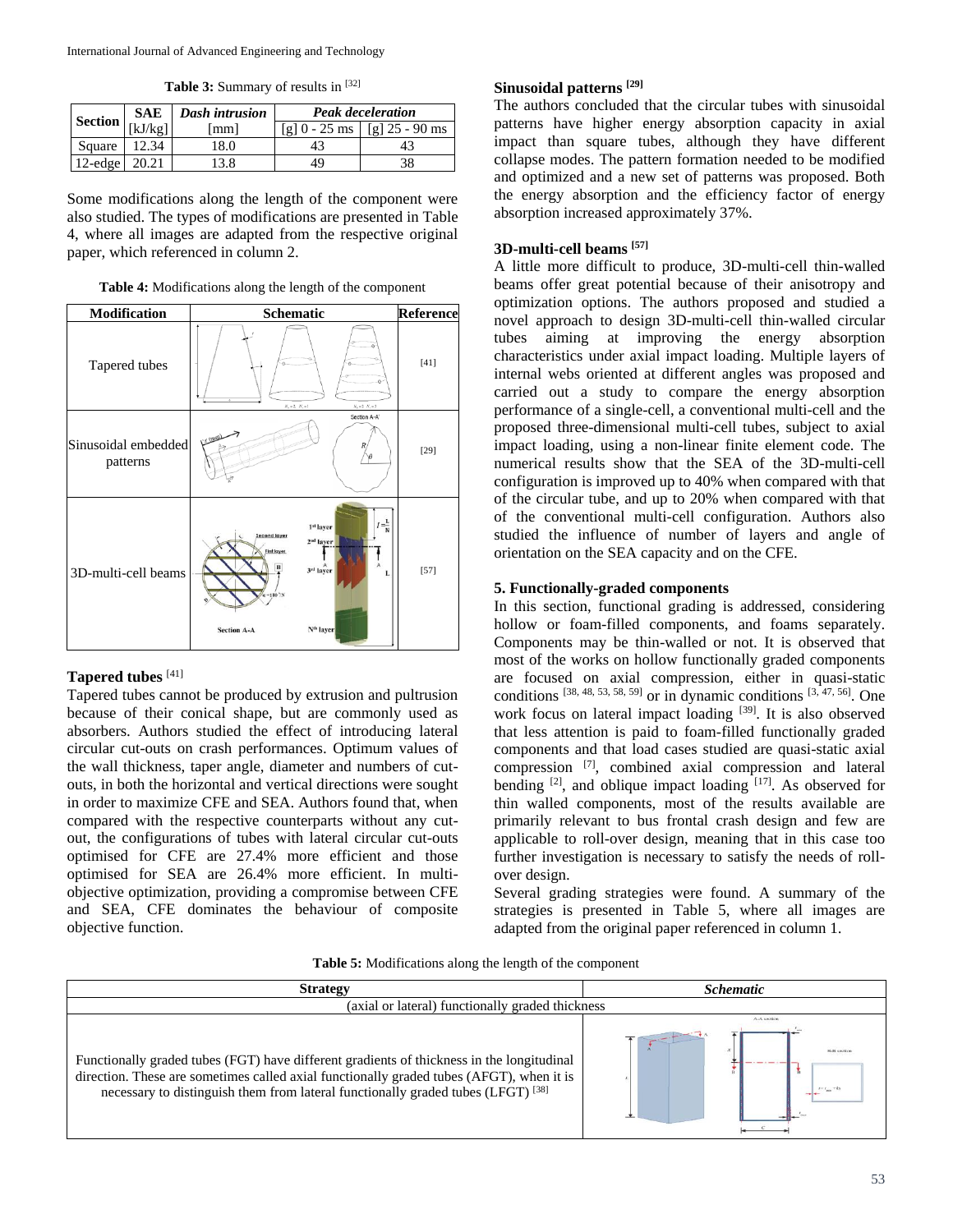

## **5.1 (Axial or lateral) functionally graded thickness**

FGT, AFGT or LFGT exhibit superior crashworthiness when compared with uniform thickness counterparts [3, 17, 38, 39, 53, 59]. The behaviour of tubes with different thickness gradients has been simulated using finite element method and their crashworthiness was compared with that of their uniform thickness counterparts  $[3, 53]$ . FGT tubes performed better than their UT counterparts and their crashworthiness parameters can be controlled and improved. Progressive crush behaviour was observed, and mixed deformation mode occurs in most cases, although FGT tubes have more axisymmetric segments than the uniform thickness counterparts [3]. Larger thickness range improves the crashworthiness performance. The gradient of thickness has significant influence on the crashworthiness of the tubes, and the choice of the appropriate gradient will reduce significantly the maximum crush force and increase the SEA and CFE values [3, 53].

The crashworthiness of functionally graded tubes subjected to lateral impact was studied  $[39]$ . Validated numerical models were used to compare the crashworthiness of a tube with uniform thickness and the corresponding FGT tube, and the authors concluded that the latter can absorb more energy but will develop larger force. A parametric analysis was made to identify the factors having more significant influence on the crash behaviour of FGT tubes, which were further optimised, resulting in a tube that outperforms its uniform thickness counterpart when subjected to lateral impact.

Thin-walled square structures with axial and lateral functional grading, subjected to axial crush, were investigated theoretically, numerically and experimentally [38]. Theoretical

models predicting the mean crushing forces of AFGT and LFGT square tubes were established from the results of that investigation. Authors concluded that AFGT square tube develops lower initial peak force than the UT square tube; the SEA capacity of LFGT square tube is significantly higher than that of the UT square tube.

Five-cell and nine-cell LVT tubes were studied, simulating and analysing them under quasi-static axial crushing [59]. The influence of the thickness gradient on their crashworthiness was evaluated. The LVT multi-cell tubes outperformed uniform counterparts as energy absorbers. The analytical models have been established, and authors concluded that the analytical solutions they derived accurately predict the energy absorption and the mean crushing force.

The analytical formula for the geometric relationships of FGT, tapered uniform thickness and straight uniform thickness tubes subjected to oblique impact loading were derived [17]. A series of finite element analyses were performed to quantify the SEA of the tubes when subjected to axial and oblique impact loading. The FGT tubes absorbed more energy, and preserved their energy absorption capacity even for the highest angle of impact.

## **5.2 Foam-filled FLGT tubes**

Both axial crushing and lateral bending behaviour of a novel FLGT structure was studied  $[2]$ . The authors concluded that it outperforms the uniform thickness counterpart subjected to combined axial crushing and lateral bending. They also concluded that the thickness gradient has significant influence on its crashworthiness performance. A multi-objective optimization of the thickness gradient was carried out, aiming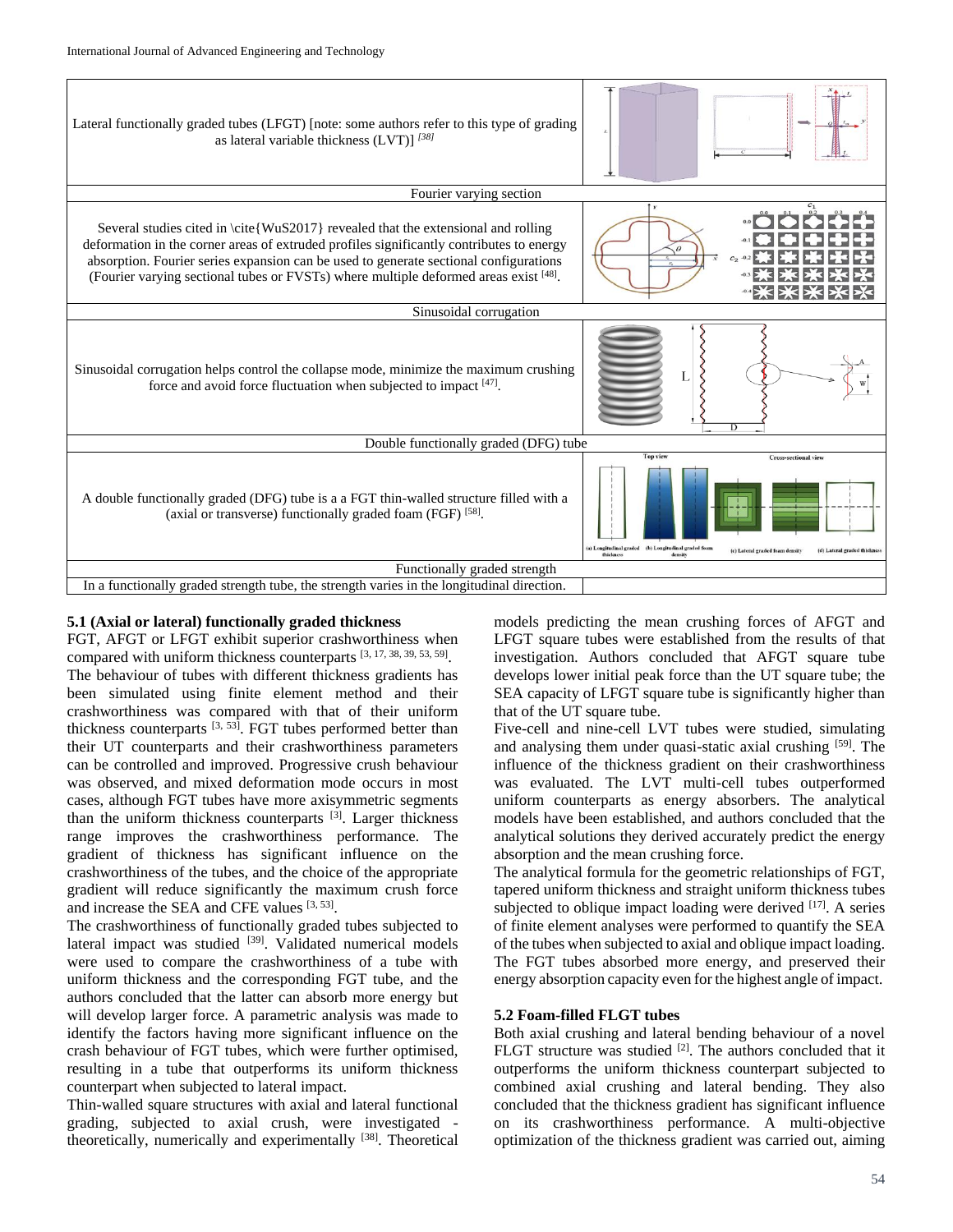at simultaneously increasing the SEA and reducing peak impact force.

## **5.3 Varying section**

Fourier series expansion was used to generate novel beam sections ("Fourier varying sectional tubes" or FVST), and their crashworthiness potential was studied [48]. The influence of cross-section, perimeter and thickness on collapse mode and energy absorption was investigated. Authors observed that the collapse modes are sensitive to the studied factors. In the extreme cases, SEA increased approximately 77% when increasing perimeter, and increased nearly 70% when decreasing wall thickness.

# **5.4 Sinusoidal corrugation**

The influence of wavelength and amplitude of sinusoidal corrugation of tubes, and of the thickness and diameter of those tubes on their collapse mode and energy absorption was studied [47]. The deformation modes were found to be more controllable and predictable. The initial peak crushing force is significantly reduced and load–displacement curves are more stable when compared with the traditional straight circular tube. Authors further improved the corrugated tubes by conducting a multi-objective optimization, imposing a load fluctuation constraint.

## **5.5 Double functionally graded**

A double functionally graded (DFG) tube was proposed [58], consisting of both functionally graded foam (FGF) filling a functionally graded thickness thin-walled structure. Different configurations of foam and wall thickness gradients are taken into account. DFG structures proved to have better energy absorption capacity than those with uniform foam or hollow. Convex gradient provided the best results. The SEA of the four DFG structures studied are similar, although their loading responses strongly depend on the combination of gradients.

A novel DFG structure with transverse functionally graded foam fill was proposed  $^{[7]}$ . By combining different gradients of foam density and wall thickness, four different patterns were defined. Authors concluded that when grading in both FGF and FGT is increased from the fixed end towards the loaded end, the combined structure exhibits superior performance to those with uniform thickness or other grading strategies.

# **5.6 Functionally graded strength**

One type of quenched boron steel was proposed to produce a thin-walled absorber by hot stamping  $[56]$ . The wall strength of that component varies along the axial direction. Numerical simulation revealed that the crashing behaviour is significantly influenced by both the strength gradient and the strength in the impact end. Authors concluded that FGS columns simultaneously exhibit higher SEA and lower peak crash force when compared with columns with uniform strength.

## **5.7 Foams**

Foams are a fundamental constituent of sandwich structures, and they determine their behaviour, both in terms of stiffness and NVH. Functional grading may be critical in the optimization of sandwich components. The influence of density gradation of foams on their energy absorption and load

bearing characteristics has been investigated [16]. The authors derived the analytic models of the constitutive responses and energy absorption from a data set they previously gathered from experimental testing of uniform foams over a wide range of densities. Results obtained with the analytic models, in the case discretely layered structures, were experimentally validated against the results of uniaxial compression tests of layered foam structures. Layered structures, with the convex gradation functions and lower mass, exhibited higher energy absorption and load-bearing capacity when compared with monolithic foams. Optimal gradation functions could be identified because the analytic analysis was extended to continuously graded foams. The crashworthiness of a novel bumper beam filled with functionally graded foam has been explored <sup>[51]</sup>. A multi-objective optimization was performed taking the conclusions of a parametric study into consideration. The optimized bumper beam proved to have high crashworthiness, to avoid the harmful local bending behaviour and to absorb more energy than those filled with uniform foam or hollow. It proved to reduce 14.4% the mass when compared with baseline bumper beam.

## **6. Conclusions**

Recent work concerning or applicable to bus design and dimensioning was reviewed and the following conclusions were drawn:

- Aerodynamics, comfort (NVH), and scale testing are gaining researcher's attention.
- Dimensioning of electric buses is now common practice, with specific problems being tackled with new approaches to safety standards and requirements.
- Sandwich components are being introduced in bus structures and significant contributions can be taken from research on low-velocity impact, inserts for mechanical fastening and metal foam sandwiches for high energy absorption.
- Thin-walled and functionally graded components are topics capturing the attention of several authors. Good results are obtained and most of them have been applied in the automotive and aeronautic industry. Nonetheless, the example is seldom followed in the bus industry, although the potential advantages are obvious. All works reviewed reported significant improvements relative to traditional uniform section tubes. Nevertheless, it is also observed that authors are paying less attention to oblique and lateral loading, specially under impact conditions, and thus rollover design still lacks important input and further investigation is necessary.
- To fully explore the potential of these materials and/or complex geometries more powerful optimization methods - that are not widespread in the bus industry - will be necessary. Concepts and methodologies leading to optimized energy absorption and load carrying capacity would deserve a separate review, focusing on bus design.

## **7. References**

1. Ali M, Ohioma E, Kraft F, Alam K. Theoretical, numerical, and experimental study of dynamic axial crushing of thin walled pentagon and cross-shape tubes. Thin-Walled Structures. 2015; 94:253-272.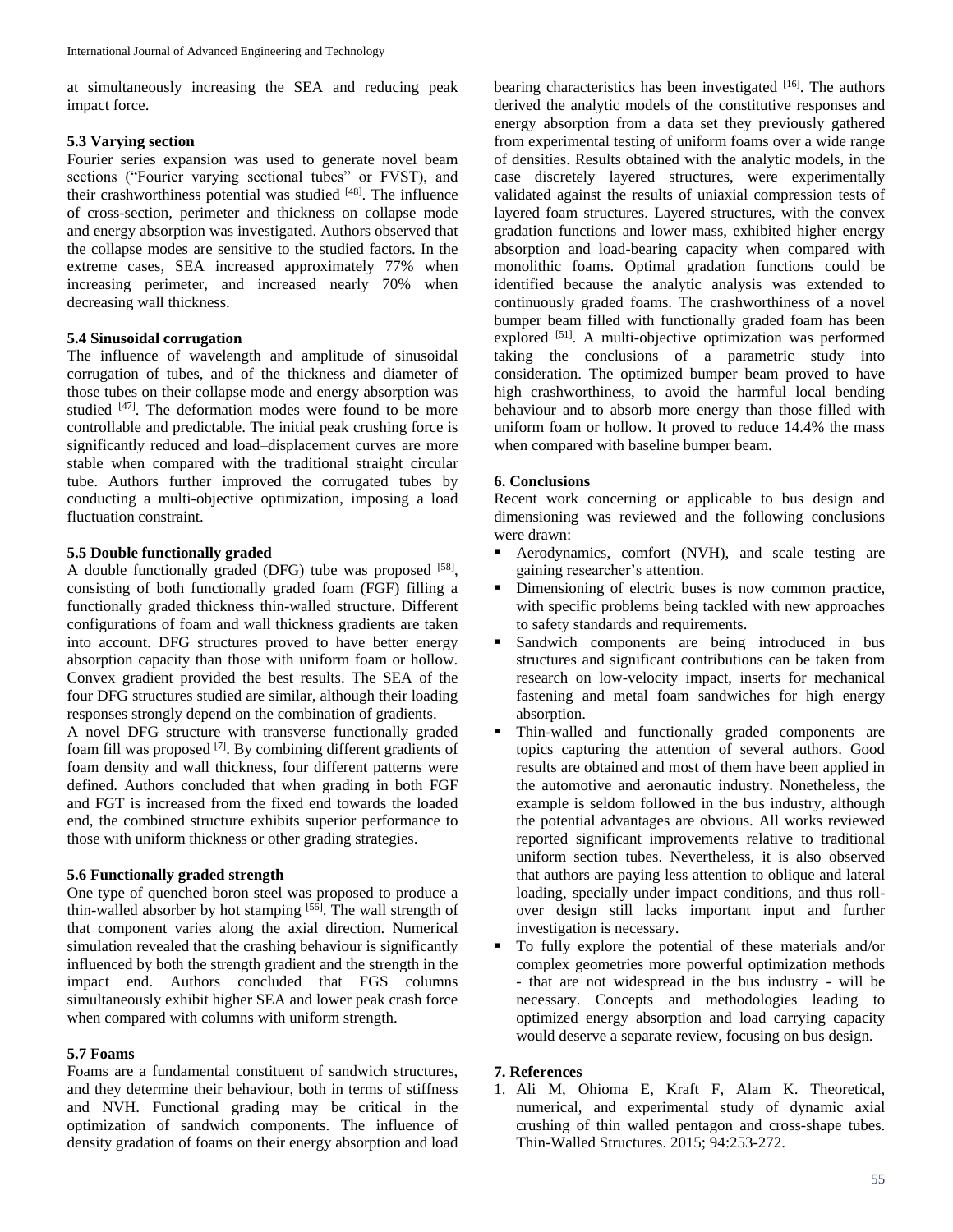- 2. An X, Gao Y, Fang J, Sun G, Li Q. Crashworthiness design for foam-filled thin-walled structures with functionally lateral graded thickness sheets. Thin-Walled Structures. 2015; 91:63-71.
- 3. Baykasoglu C, Cetin MT. Energy absorption of circular aluminium tubes with functionally graded thickness under axial impact loading. International Journal of Crashworthiness. 2015; 20(1):95-106.
- 4. Caliskan U, Apalak MK. Low velocity bending impact behavior of foam core sandwich beams: Experimental. Composites Part B: Engineering. 2017; 112:158-175.
- 5. Costas M, Morin D, Langseth M, Romera L, Díaz J. Axial crushing of aluminum extrusions filled with PET foam and GFRP. An experimental investigation. Thin-Walled Structures. 2016; 99:45-57.
- 6. Europe (UNECE) UNEC. for Regulation No. 66 Uniform Technical Prescriptions Concerning the Approval of Large Passenger Vehicles with Regard to the Strength of their Superstructure. UN Vehicle Regulations Agreement; Addenda to the 1958 Agreement. Rev.1/Add.65/Rev.1.
- 7. Fang J, Gao Y, An X, Sun G, Chen J, Li Q. Design of transversely-graded foam and wall thickness structures for crashworthiness criteria. Composites Part B: Engineering. 2016; 92:338-349.
- 8. Fang J, Gao Y, Sun G, Xu C, Li Q. Multiobjective robust design optimization of fatigue life for a truck cab. Reliability Engineering & System Safety. 2015; 135:1-8.
- 9. Fernandes AA, Ferreira AJM, Neves PC. LITEBUS Modular Lightweight Sandwich Bus Concept. GPPQ, 2010.
- 10. Fernandes AA, Neves PC, Andersson K, Lantz D. Rear Module of an Hybrid Bus Built Using Composite Sandwich Panels. TRA2014 Transport Research Arena Paris La Défense, France, 2014, 14-17.
- 11. Gauchía A, Olmeda E, Boada MJL, Boada BL, Díaz V. Methodology for bus structure torsion stiffness and natural vibration frequency prediction based on a dimensional analysis approach. International Journal of Automotive Technology. 2014; 15(3):451-461.
- 12. HCV Hybrid Commercial Vehicle. Project ID: 234019, Funded under FP7-TRANSPORT, https://cordis. europa. eu/project/rcn/94658\_en.html.
- 13. Kanekar S, Thakre P, Rajkumar E. Aerodynamic study of state transport bus using computational fluid dynamics. IOP Conference Series: Materials Science and Engineering. 2017; 263:062052.
- 14. Khatavkar S, Kumbhar SR, Wakode VV. Fire performance of sandwich wall assemblies. International Journal of Current Engineering and Scientific Research. 2016; 3(6):28-32.
- 15. Kiani M, Shiozaki H, Motoyama K. Simulation-based design optimization to develop a lightweight body-inwhite structure focusing on dynamic and static stiffness. International Journal of Vehicle Design. 2015; 67:219- 236.
- 16. Koohbor B, Kidane A. Design optimization of continuously and discretely graded foam materials for efficient energy absorption. Materials & Design. 2016; 102:151-161.
- 17. Li G, Xu F, Sun G, Li Q. A comparative study on thinwalled structures with functionally graded thickness (FGT) and tapered tubes withstanding oblique impact loading. International Journal of Impact Engineering. 2015; 77:68-83.
- 18. Litebus Modular Lightweight Sandwich Bus Concept. Project ID: 31321, Funded under: FP6-SUSTDEV, https://cordis.europa.eu/project/rcn/79972\_en.html.
- 19. Liu W, Lin Z, Wang N, Deng X. Dynamic performances of thin-walled tubes with star-shaped cross section under axial impact. Thin-Walled Structures. 2016; 100:25-37.
- 20. Neves PC, Abad S, Grimaldi R, Niemeyer S, Salomón O, Burman M, *et al*. Bus Pillar Test Monitoring, Simulation and Validation. 15th International Conference on Composite Structures, 2009, 15-17.
- 21. Neves PC, Abad S, Grimaldi R, Niemeyer S, Salomón O, Burman M, *et al*. Prototype Bus Body-In-White Cell Construction and Roll-Over Test. 15th International Conference on Composite Structures, 2009, 15-17.
- 22. Neves PC, Fernandes AA. Strategies for weight reduction of hybrid commercial vehicles. II LAETA Young Researchers Meeting, FEUP, Porto, Portugal, 2012, 10- 11.
- 23. Neves PC, Fernandes AA, Andersson K, Lantz D. Modal Analysis of an hybrid bus with composite sandwich panels. ICCE-20, 20th Annual International Conference on Composites or Nano Engineering, Beijing, China, 2012.
- 24. Neves PC. Fernandes AA, Ferreira AJM. Crashworthiness of Vehicle Composite Sandwich Structures. ICCE-19, 24 to 30 July 2011, Changai, China, 2011.
- 25. Neves PC, Ferreira AJM, Fernandes AA. Litebus Modular Lightweight Sandwich Bus Concept. 5° Encontro de Engenharia Mecânica, Ordem dos Engenheiros, Guimarães Portugal, 2009.
- 26. Neves PC, Rodrigues JD, Fernandes AA. Modal analysis of a composite sandwich panel used in the structure of an hybrid bus. Mechanics of Composites (MECHCOMP2014), Stony Brook University, Long Island, NY State, USA, 2014, 8-12.
- 27. Neves PC, Valtierra SA, Araújo F, Ferreira AJM, Fernandes AA. Structural Health-Monitoring of GFRP Structures using Embedded Fibre Bragg Gratings. 13th European Conference on Composite Materials, 2 - 5 june, Stockholm, Sweden, 2008.
- 28. Peng Q, Ni X, Han F, Rhaman K, Ulianov C, Fang X. Research on connection structure of aluminumbody bus using multi-objective topology optimization. IOP Conference Series: Materials Science and Engineering. 2018; 292(1):012056.
- 29. Qaiser Z, Qureshi OM, Johnson S, Khan AA. Thin walled circular beams with sinusoidal embedded patterns under axial impacts. Thin-Walled Structures. 2016; 99:76-82.
- 30. Qin Q, Xiang C, Zhang J, Wang M, Wang TJ, Poh LH. On low-velocity impact response of metal foam core sandwich beam: A dual beam model. Composite Structures. 2017; 176:1039-1049.
- 31. Qiu N, Gao Y, Fang J, Feng Z, Sun G, Li Q. Theoretical prediction and optimization of multi-cell hexagonal tubes